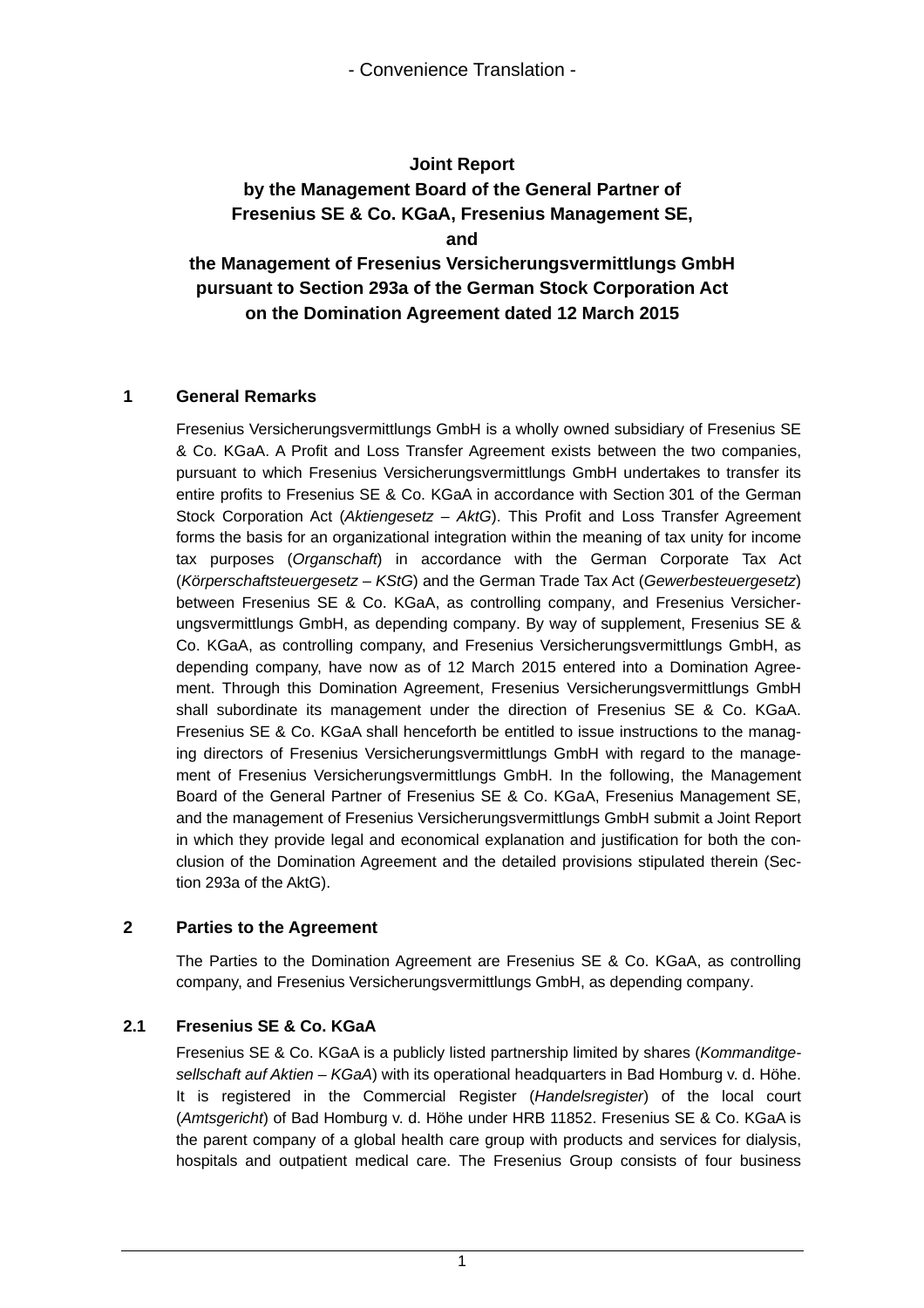segments, each of which is responsible for its own business operations worldwide: Fresenius Medical Care, Fresenius Kabi, Fresenius Helios and Fresenius Vamed.

The General Partner of Fresenius SE & Co. KGaA is Fresenius Management SE, with its operational headquarters in Bad Homburg v. d. Höhe, registered in the Commercial Register of the local court of Bad Homburg v. d. Höhe under HRB 11673. The members of the Management Board of Fresenius Management SE are Dr. Ulf M. Schneider (Chairman), Dr. Francesco De Meo, Dr. Jürgen Götz, Mats Henriksson, Rice Powell, Stephan Sturm and Dr. Ernst Wastler.

The Supervisory Board of Fresenius SE & Co. KGaA currently comprises the following members: Dr. Gerd Krick (Chairman), Prof. Dr. med. D. Michael Albrecht, Prof. Dr. h.c. Roland Berger, Dario Ilossi, Konrad Kölbl, Klaus-Peter Müller, Dieter Reuß, Gerhard Roggemann, Stefan Schubert, Rainer Stein and Niko Stumpfögger.

Additionally, the General Partner, Fresenius Management SE, also has a Supervisory Board. This Supervisory Board consists of the following members: Dr. Gerd Krick (Chairman), Dr. Dieter Schenk, Prof. Dr.h.c. Roland Berger, Dr. Karl Schneider and Klaus-Peter Müller.

Fresenius SE & Co. KGaA's financial year corresponds to the calendar year.

Fresenius SE & Co. KGaA is subject to unlimited liability for corporation tax and trade tax in Germany.

#### **2.2 Fresenius Versicherungsvermittlungs GmbH**

Fresenius Versicherungsvermittlungs GmbH is a limited liability company with its operational headquarters in Bad Homburg v. d. Höhe and is registered in the Commercial Register of the local court of Bad Homburg v. d. Höhe under HRB 4223. Its share capital amounts to EUR 26,000.00. All shares are held by Fresenius SE & Co. KGaA.

Fresenius Versicherungsvermittlungs GmbH is the captive insurance broker of the Fresenius Group. Its objective is to protect the employees of the Group, its customers, members of the public and also the assets of the company from potential threats through comprehensive risk management and through acquiring insurance coverage commensurate to its risk exposure. Fresenius Versicherungsvermittlungs GmbH bears shared responsibility to this effect and correspondingly coordinates international insurance programs. The activities of Fresenius Versicherungsvermittlungs GmbH include:

- Insurance contract design,
- Implementation of the insurance programs and local policies in the Group companies,
- Monitoring of the insurance market with regard to terms, conditions, and general developments,
- Modification of policy content in consideration of internal and external changes.

The managing directors of Fresenius Versicherungsvermittlungs GmbH are Dr. Jürgen Götz, Peter Krüger and Markus Moll. If only one managing director is appointed, he shall represent the company alone. If more managing directors are appointed, the company shall be represented by two managing directors, or by one managing director jointly with an executive holding a general power of attorney (*Prokurist*).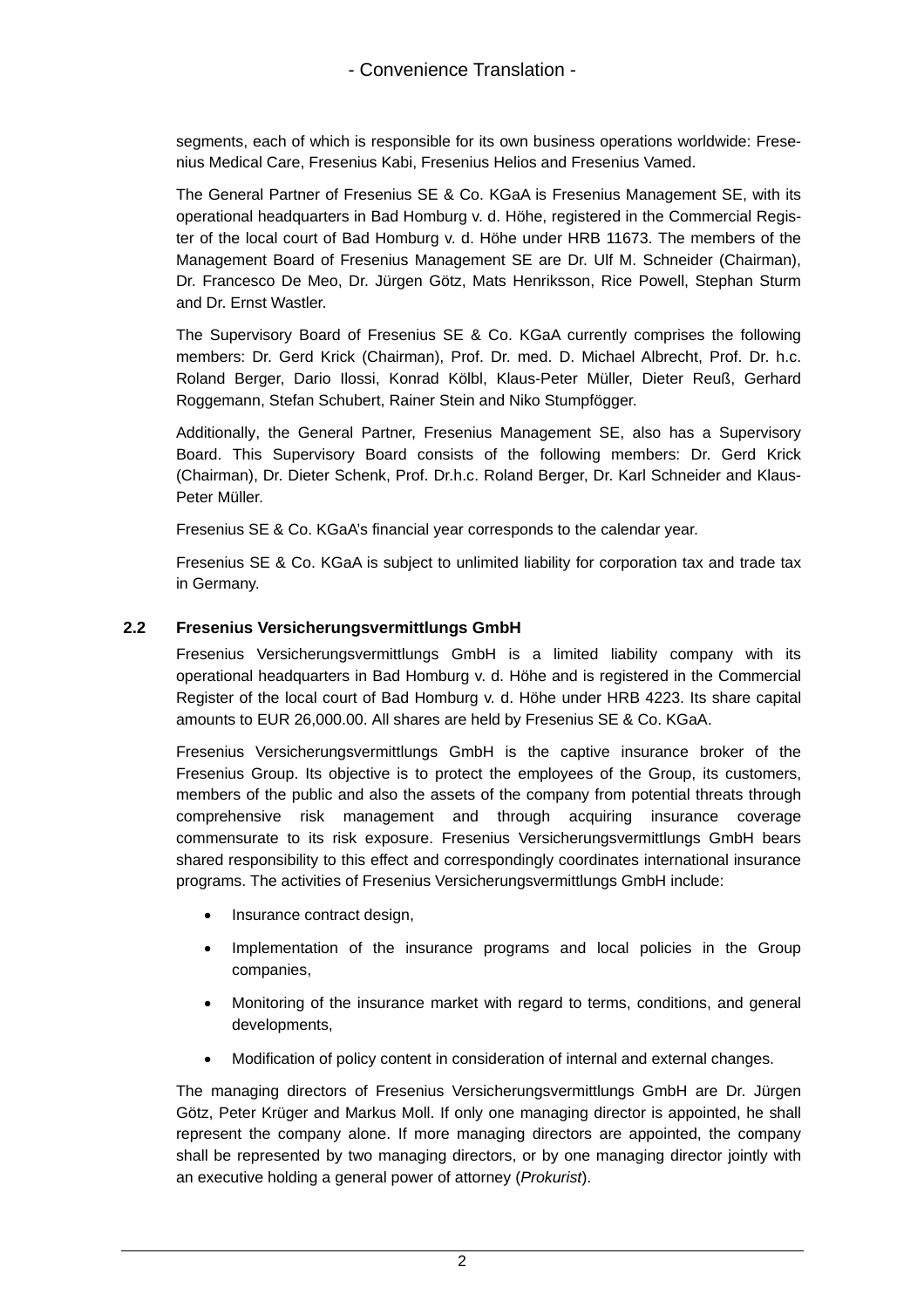Fresenius Versicherungsvermittlungs GmbH's financial year corresponds to the calendar year.

As stipulated in its Articles of Association, the corporate purpose of Fresenius Versicherungsvermittlungs GmbH includes the brokering of all manner of insurance contracts and all further activities that serve, as well as arise from, such insurance brokerage.

Fresenius Versicherungsvermittlung GmbH is the sole shareholder of Fresenius Netcare GmbH, registered in the Commercial Register of the local court of Bad Homburg under HRB 11645. Both companies are linked through a Profit and Loss Transfer Agreement dated December 12, 2012, which was amended to satisfy current tax requirements on October 15, 2014.

The company has a total of 7 employees in Germany and reported total assets in the amount of kEUR 14,264 (2013: kEUR 13,662) at year-end 2014. The growth in balance sheet assets is essentially due to higher profits transferred by its subsidiary, Fresenius Netcare GmbH, Bad Homburg v. d. Höhe. Correspondingly, this profit transfer resulted in greater liabilities toward the parent company, Fresenius SE & Co. KGaA, Bad Homburg v. d. Höhe.

As in the previous year, the financial assets of kEUR 8,859 relate to the 100% interest in Fresenius Netcare GmbH.

In the 2014 financial year, revenues increased slightly by kEUR 83 to kEUR 1,875. At kEUR 842 the results of ordinary operating activities were slightly over the previous year's value (2013: kEUR 834) as a result of more or less concurrently raised general company expenditure.

As a result of the existing Profit and Loss Transfer Agreement, the subsidiary, Fresenius Netcare GmbH, transferred kEUR 5,665 to the company in the financial year. This income from shareholding combined with the results of ordinary operating activities resulted in the transfer of profits of kEUR 6,507 to Fresenius SE & Co. KGaA.

Over the coming years, the company anticipates that the company will continue to develop at a constant rate.

#### **3 Rationale for entering into the Domination Agreement**

The basis for the above tax unity for income tax purposes between Fresenius SE & Co. KGaA, as controlling company, and Fresenius Versicherungsvermittlungs GmbH, as depending company, is the existing Profit and Loss Transfer Agreement dated December 12, 2001, as amended by Amendment Agreement dated March 13, 2014. As a result of the fiscal unity for income tax purposes, positive and negative income of Fresenius Versicherungsvermittlungs GmbH, as depending company, is directly attributed to Fresenius SE & Co. KGaA, as controlling company. In this way, Fresenius SE & Co. KGaA is able to set off positive and negative results tax effective. Depending on the fiscal earnings situation, this can result in tax advantages for the participating companies. Furthermore, within the frame of the fiscal unity for income tax purposes, Fresenius Versicherungsvermittlungs GmbH's profits can be transferred to Fresenius SE & Co. KGaA with no additional tax burden being imposed. Without a fiscal unity for income tax purposes, profits could at best only be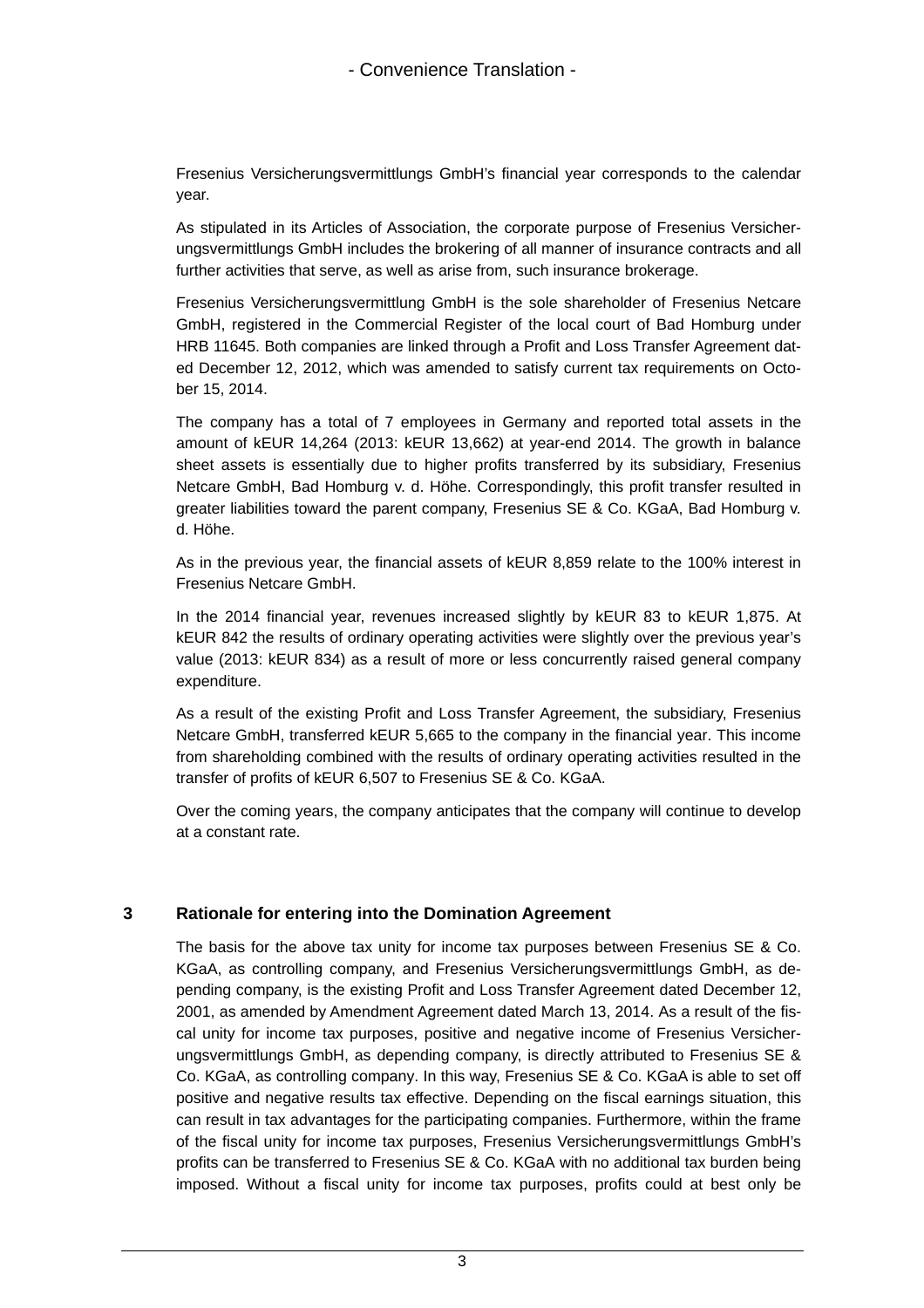passed on to Fresenius SE & Co. KGaA in the course of dividend payments; in such a case, they would be subject to corporation/trade tax at Fresenius SE & Co. KGaA, albeit to a limited extent; 5% of the distributed profits would be considered non-deductible operating expenses and would therefore increase the taxable income of Fresenius SE & Co. KGaA.

In addition to the tax unity for income tax purposes, there is also a tax unity for valueadded tax purposes between Fresenius SE & Co. KGaA, as controlling company, and Fresenius Versicherungsvermittlungs GmbH, as depending company. The result of the fiscal unity for value-added tax purposes is that the controlling company and the depending company form one company within the meaning of the Value Added Tax Act (*Umsatzsteuergesetz*). This has the effect that only the controlling company has to fulfill obligations under VAT law (such as the submission of preliminary tax returns and annual VAT declarations). As a result of formation of a tax unity for value added tax purposes, the expense incurred through submitting tax declarations is reduced. Furthermore, the maintenance of accounting records and the rendering of intra-group services are simplified, because, when services within a group of companies linked through a fiscal unity for valueadded tax purposes are performed, there is no requirement to invoice and deduct valueadded tax. This also has the result that there is no requirement for input tax to be deducted for intra-group services, which results in tax advantages for VAT-exempt services rendered, which only allow for deduction of input tax to a limited extent for services received.

The prerequisite for the justification of a fiscal unity for value added tax purposes is  $-$  in contrast to a tax unity for income tax purposes – the so-called organizational integration of the depending company into the controlling company. The German Federal Fiscal Court (*Bundesfinanzhof*) has refined its jurisdiction accordingly and, in the meantime, places stricter requirements on organizational integration. It is necessary that the possibility of controlling the subsidiary, associated with holding the voting majority, is actually exercised by the parent company in ongoing day-to-day management. It is important that the controlling company controls the depending company in such a manner, or at least such control is ensured through the manner in which relations between the controlling company and the depending company are structured, that it is not possible for the depending subsidiary to create any policies that deviate from the will of the controlling company.

One way to form the organizational integration is through concluding a Domination Agreement (Section 2.8 para. 10 sent. 4 of the German Tax Utilization Decree on VAT (*Umsatzsteueranwendungserlass – UStAE*)). Hence, the Domination Agreement concluded between Fresenius SE & Co. KGaA and Fresenius Versicherungsvermittlungs GmbH serves to continue the tax unity for value-added tax purposes in accordance with the amended, and in part tighter, requirements under tax law. In the light of a review of all organizational integration measures into Fresenius & Co. KGaA, the Domination Agreement is considered to be the best means of satisfying demands for organizational integration required by the tax law and the fiscal authorities in the future. The influence on the management of the depending company that is actually required is being accordingly exercised.

4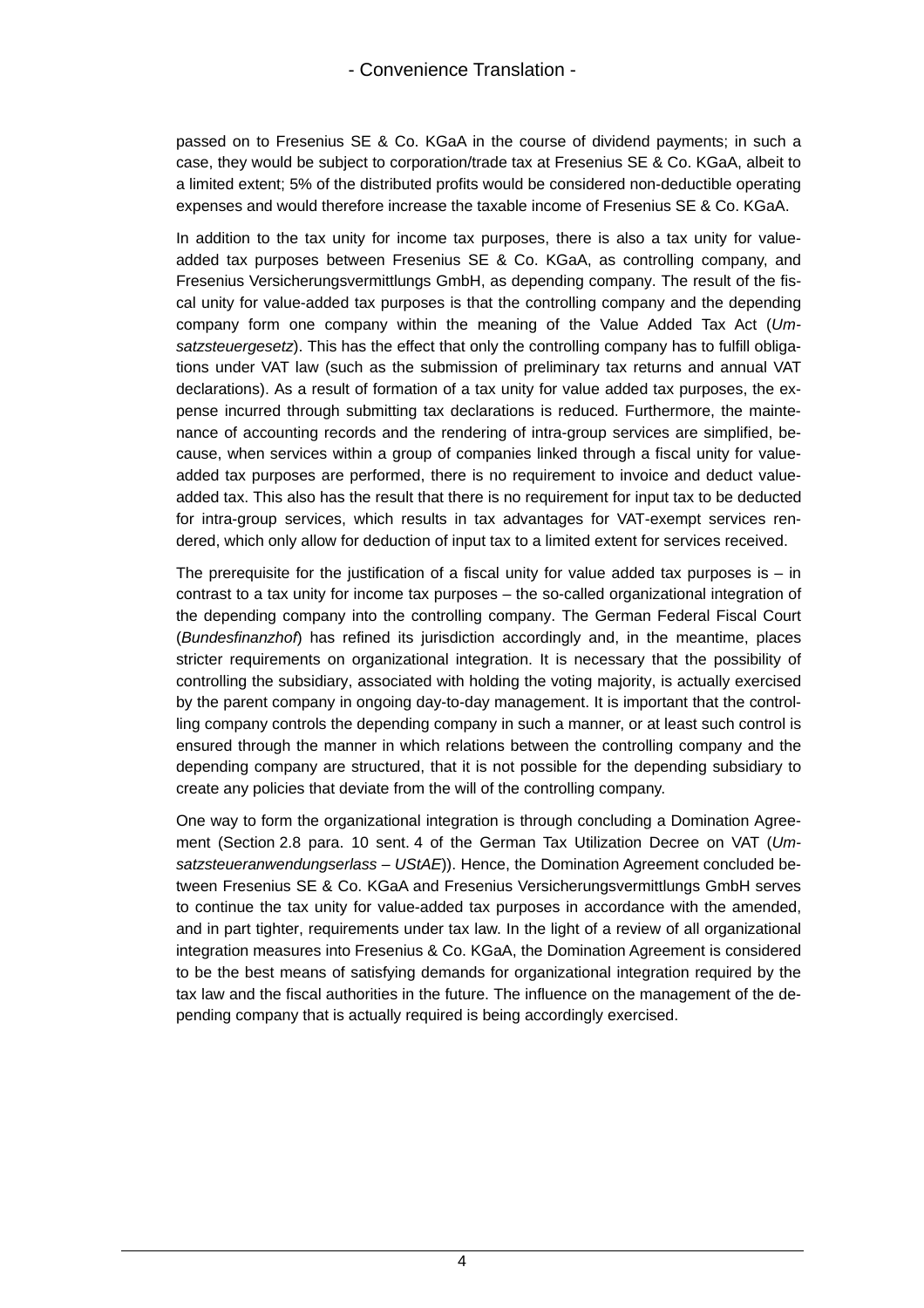There are no negative consequences for Fresenius SE & Co. KGaA and its shareholders arising from the conclusion of the Domination Agreement, because, under the existing Profit and Loss Transfer Agreement, Fresenius SE & Co. KGaA is already obligated to compensate any and all losses incurred by Fresenius Versicherungsvermittlungs GmbH. Furthermore, Fresenius SE & Co. KGaA has not in the past had to compensate any losses incurred by Fresenius Versicherungsvermittlungs GmbH; from the present-day perspective, it is not expected that corresponding losses will be incurred in the future.

Compensation payments or settlement payments pursuant to Sections 304, 305 of the AktG are neither due under the existing Profit and Loss Transfer Agreement nor under the new Domination Agreement, because Fresenius Versicherungsvermittlungs GmbH does not have any outside shareholders.

There is no economically and legally prudent alternative to the conclusion of the Domination Agreement in terms of the unequivocal continuation of the tax unity for VAT purposes. In particular, merger and integration do not present preferable variations, because such variations would result in Fresenius Versicherungsvermittlungs GmbH losing its independence as a legal entity.

#### **4 Content of the Domination Agreement**

The Domination Agreement is an intercompany agreement within the meaning of Section 291 para. 1 sent. 1 of the AktG. It requires both the approval of the Annual General Meeting of Fresenius SE & Co. KGaA and the Shareholders' Meeting of Fresenius Versicherungsvermittlungs GmbH. Subsequent to approval, it shall be entered in the Commercial Register competent for Fresenius Versicherungsvermittlungs GmbH; only upon registration will the Domination Agreement enter into legal effect. Pertaining to the individual provisions of the Domination Agreement, the following is to be noted:

#### **4.1 Domination (Section 1)**

Pursuant to Section 1.1 of the Domination Agreement, Fresenius Versicherungsvermittlungs GmbH shall subordinate its management under the direction of Fresenius SE & Co. KGaA. Thus, Fresenius SE & Co. KGaA shall be entitled to issue instructions to Fresenius Versicherungsvermittlungs GmbH with regard to its management. The managing directors of Fresenius Versicherungsvermittlungs GmbH shall, in turn, be obligated to follow such instructions. The contractual domination underscores the integration of Fresenius Versicherungsvermittlungs GmbH into the Fresenius Group and is a customary element of the management of the Group.

Pursuant to Section 1.2, instructions are to be issued in text form or, where they are issued in oral form, they are to be immediately confirmed in text form. The text form shall not place any requirements on instructions in order to be deemed effective. Rather, oral instructions will also be effective, as shown by the expressly permitted opportunity to submit subsequent confirmation in text form. Hence, the text form shall pursue the sole purpose of ensuring appropriate documentation of all instructions.

Without prejudice to the right to issue instructions, the management and the legal representation of Fresenius Versicherungsvermittlungs GmbH is the responsibility of its managing directors (Section 1.3).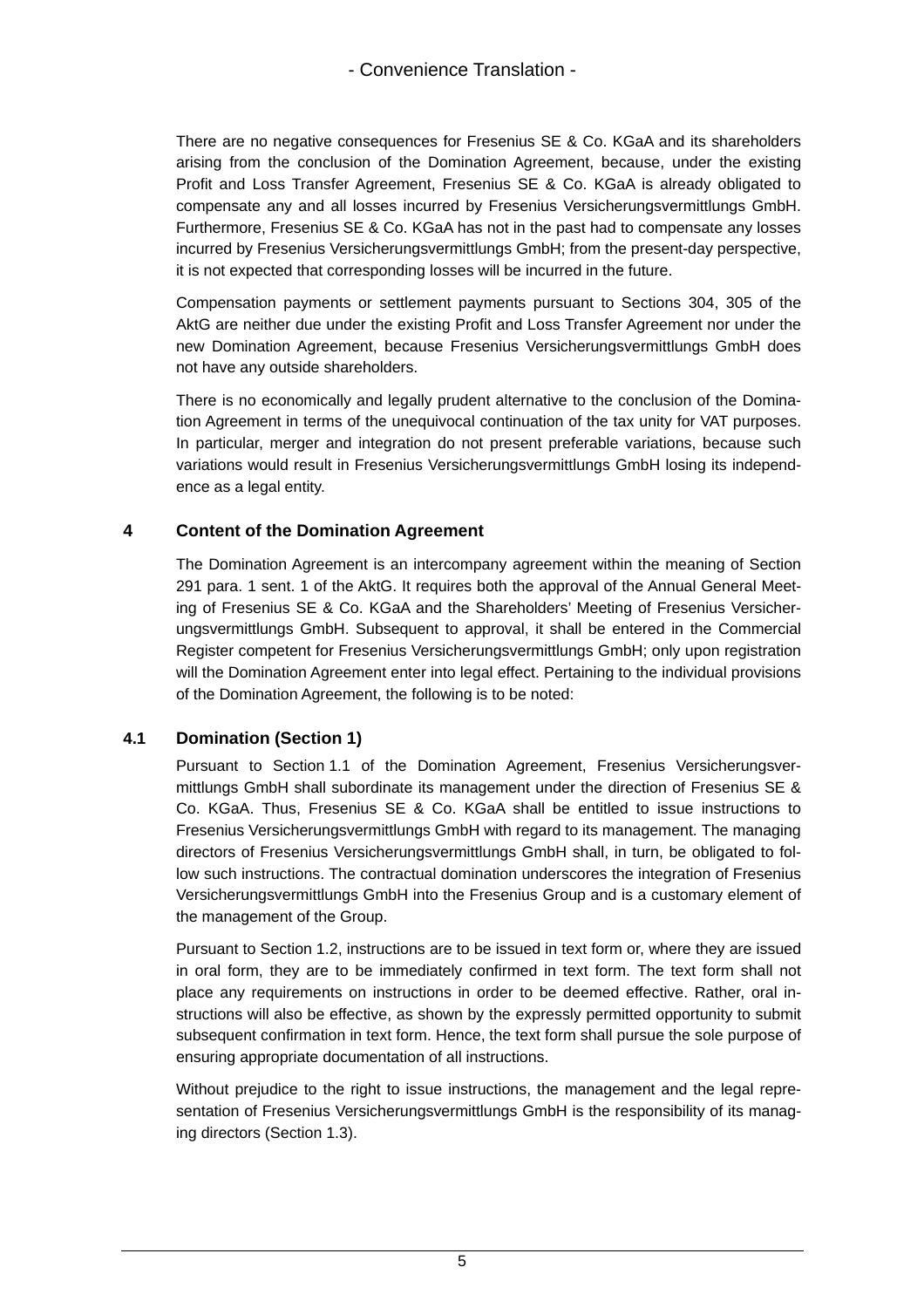The right of Fresenius SE & Co. KGaA to issue instructions shall not include the option to instruct the managing directors of Fresenius Versicherungsvermittlungs GmbH with regard to amendments, continuity or termination of the Domination Agreement (Section 1.4).

## **4.2 Loss compensation (Section 2)**

Fresenius SE & Co. KGaA undertakes to compensate any and all losses incurred by Fresenius Versicherungsvermittlungs GmbH in accordance with the provisions of Section 302 of the AktG, as amended. Such an obligation to compensate losses arises from the existing Profit and Loss Transfer Agreement. Accordingly, compensation shall be paid for any net annual loss that is incurred throughout the contractual term of the Profit and Loss Transfer Agreement, unless this is compensated through amounts deducted from the other revenue reserves that were paid in to the reserves during the term of the Agreement. For as long as the Profit and Loss Transfer Agreement exists, the provisions provided therein for the purpose of compensating losses shall also apply to the Domination Agreement.

In the event that the Profit and Loss Transfer Agreement is separately terminated and is not replaced by any other profit and loss transfer agreement, the Domination Agreement shall obtain its own provision on compensation of losses: accordingly, the statutory provisions of Section 302 of the AktG, as amended, shall also be decisive. Thus, as before, any net annual losses incurred during the contractual term shall be compensated in the manner as set forth above. The obligation to compensate losses shall fall due at the end of each of Fresenius Versicherungsvermittlungs GmbH's financial years; it shall accrue for the whole of each financial years for Fresenius Versicherungsvermittlungs GmbH in which the Domination Agreement is effective under civil law.

## **4.3 Effectiveness and duration (Section 3)**

Section 3.1 determines that the Domination Agreement shall require both the approval of the Annual General Meeting of Fresenius SE & Co. KGaA and also the approval of the Shareholders' Meeting of Fresenius Versicherungsvermittlungs GmbH in order to be effective. It shall become legally effective upon entry in the Commercial Register competent for Fresenius Versicherungsvermittlungs GmbH.

Pursuant to Section 3.2, the Domination Agreement shall be entered into for an indefinite period. It can be terminated by any of the parties, subject to a notice period of six months, at the end of any one of Fresenius Versicherungsvermittlungs GmbH's financial years.

Additionally, both Fresenius SE & Co. KGaA and Fresenius Versicherungsvermittlungs GmbH shall have the option of extraordinary termination for cause without observing any period of notice. Section 3.3 stipulates that such cause shall exist, including but not limited to, when Fresenius SE & Co. KGaA no longer directly or indirectly holds the majority of the voting rights or capital of Fresenius Versicherungsvermittlungs GmbH, or upon the end of the Profit and Loss Transfer Agreement between Fresenius SE & Co. KGaA and Fresenius Versicherungsvermittlungs GmbH without being immediately replaced by another profit and loss transfer agreement between the parties. These grounds are not conclusive ("including but not limited to"); thus, in other cases, there may be the possibility to extraordinarily terminate the agreement for cause without observing any period of notice. In particular, the law provides for the existence of cause when it is likely that the other party to the agreement will not fulfill/no longer be capable of fulfilling its contractual obligations (Section 297 para.1 sent. 2 of the AktG).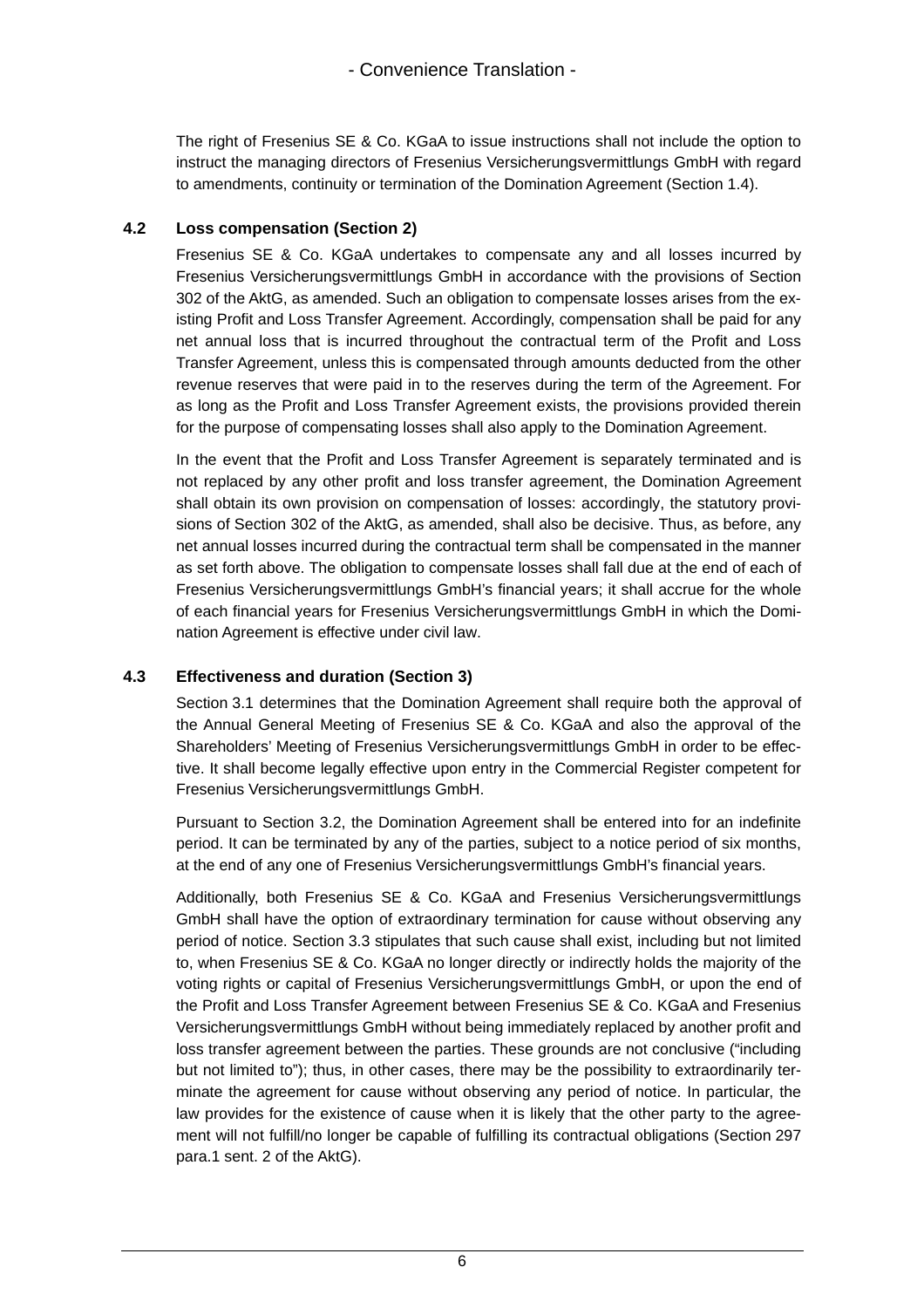Pursuant to Section 3.4, termination of the Domination Agreement – whether ordinary or extraordinary – shall require the written form. The meaning of the agreed written form is stipulated in more precise detail in Section 4.3 of the Domination Agreement (more thereon below).

#### **4.4 Final provisions (Section 4)**

Section 4.1 contains the usual severability clause, and is intended to ensure the continuance of the Domination Agreement in the event that individual provisions prove to be wholly or partially invalid or unenforceable, or contain any gaps. In such a case, the parties shall reach agreement on subsequently replacing the invalid or unenforceable provision with a valid or enforceable provision that comes closest to the commercial intent of the invalid or unenforceable provision. In the event of gaps in the Agreement, a provision shall be agreed within the meaning and purpose of the Agreement that would have been agreed upon becoming aware of the gap.

Section 4.2 stipulates that, in order to become effective, any amendments and supplements to the Domination Agreement shall require the written form, unless a stricter statutory requirement for the written form exists. This provision is solely of a clarifying nature, because the requirement for the written form is stipulated in law (Section 295 para. 1 sent. 2, Section 293 para. 3 of the AktG). Additionally, the law stipulates that a domination agreement may only be amended upon approval by the annual general meetings and the shareholders' meetings of both companies, and the amendment must be entered in the Commercial Register of the dependent company in order to become effective (Section 295 para. 1 sent. 1 and 2, Section 293 para. 1 and 2, Section 294 para. 2 of the AktG).

Pursuant to Section 4.3, the written form within the meaning of the Domination Agreement requires each declaration to be personally signed and sent to the other party to the agreement in original form. It shall not be possible to replace this written form through the electronic form.

Section 4.4 stipulates for both parties to the Agreement that the place of performance and court of jurisdiction shall be Frankfurt am Main.

Section 4.5 contains a choice of law clause stipulating that the Domination Agreement shall solely be governed by German law.

## **5 No compensation, no settlement and no contract auditing**

All shares in Fresenius Versicherungsvermittlungs GmbH are directly held by the controlling company, Fresenius SE & Co. KGaA. Hence, Fresenius Versicherungsvermittlungs GmbH does not have any outside shareholders. For this reason, no compensation or settlement payments pursuant to Sections 304, 305 of the AktG shall be made in connection with the Domination Agreement. Likewise, there shall be no requirement for the Domination Agreement to be examined by an expert auditor (Section 293b para. 1 of the AktG).